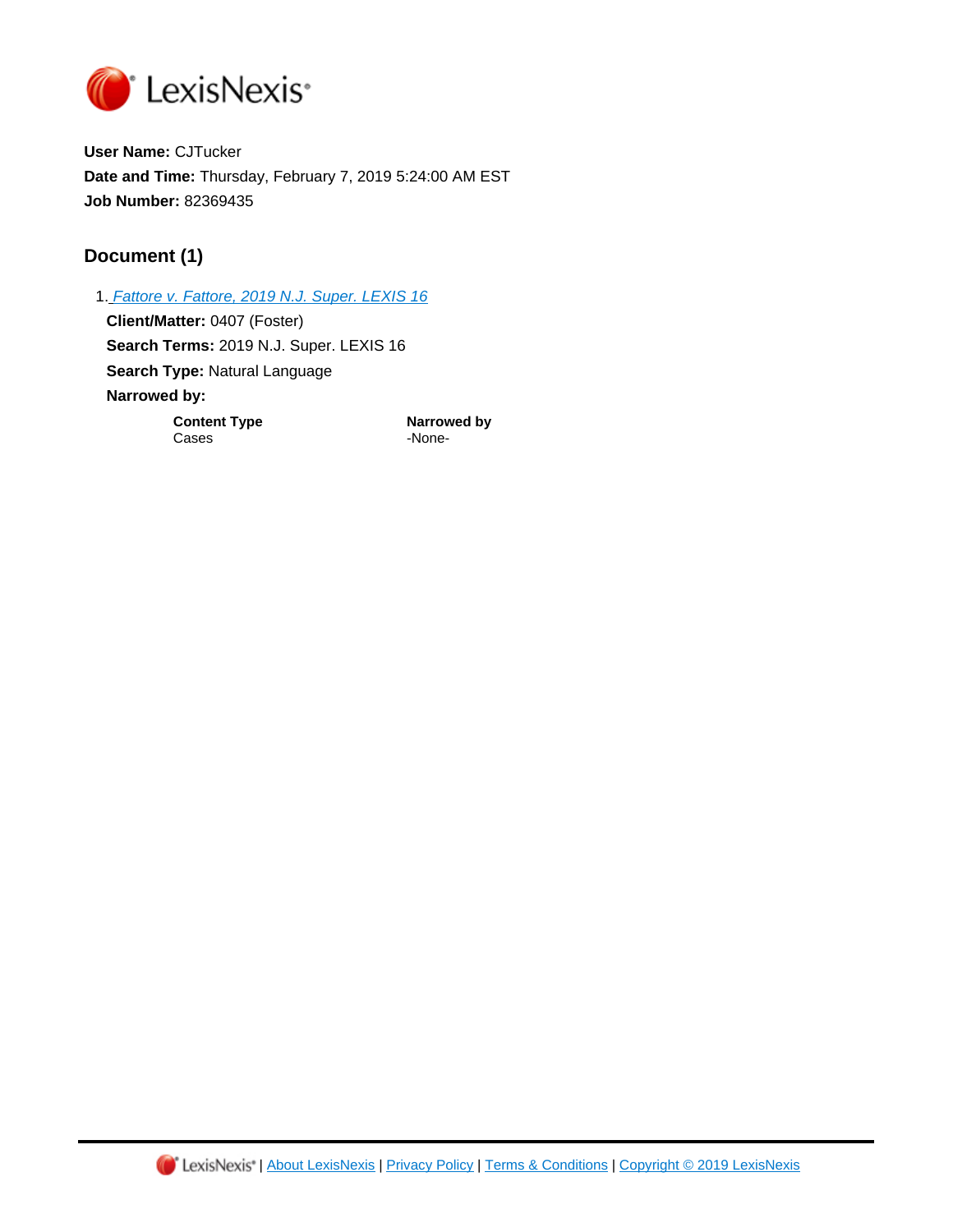

No Shepard's Signal™ As of: February 7, 2019 10:24 AM Z

# **[Fattore v. Fattore](https://advance.lexis.com/api/document?collection=cases&id=urn:contentItem:5VC0-3MX1-F900-G1HR-00000-00&context=)**

Superior Court of New Jersey, Appellate Division January 16, 2019, Argued; February 5, 2019, Decided DOCKET NO. A-3727-16T1

#### **Reporter**

2019 N.J. Super. LEXIS 16 \*

MARGARET FATTORE, Plaintiff-Respondent/Cross-Appellant, v. FRANK FATTORE, Defendant-Appellant/Cross-Respondent.

**Subsequent History: [\*1] Approved for** Publication February 5, 2019.

**Prior History:** On appeal from Superior Court of New Jersey, Chancery Division, Family Part, Mercer County, Docket No. FM-11-0224- 97.

# **Core Terms**

alimony, parties, pension, divorce, equitable distribution, circumstances, spouse, disability benefits, disability, military pension, trial judge, marital, retirement pay, waived, preempted, retired, federal law, indemnification, military, award of counsel fees, standard of living, pension benefits, alimony award, state court, marriage, orders, social security, postjudgment, citations, equitable

# **Case Summary**

#### **Overview**

HOLDINGS: [1]-The U.S. Supreme Court held the Uniformed Services Former Spouses Protection Act federally preempted state family courts from equitably distributing a military

disability retirement pension in a divorce, and that family courts were federally preempted from indemnifying a spouse for the inability to distribute disability benefits, but could take such a contingency into consideration by other means, including modifying or awarding alimony; thus, the trial court erred in ordering a spouse receiving disability benefits to indemnify the payee spouse by paying her a hypothetical value of her share of the pension, because indemnification was preempted; [2]- However, as conversion of the pension into a disability benefit was a substantial change in circumstances invalidating the parties' alimony waiver, the trial court erred in not considering the payee spouse's request for alimony.

#### **Outcome**

Reversed and remanded for further proceedings.

# **LexisNexis® Headnotes**

Family Law > ... > Spousal Support > Modification & Termination > Changed Circumstances

Military & Veterans Law > Veterans > General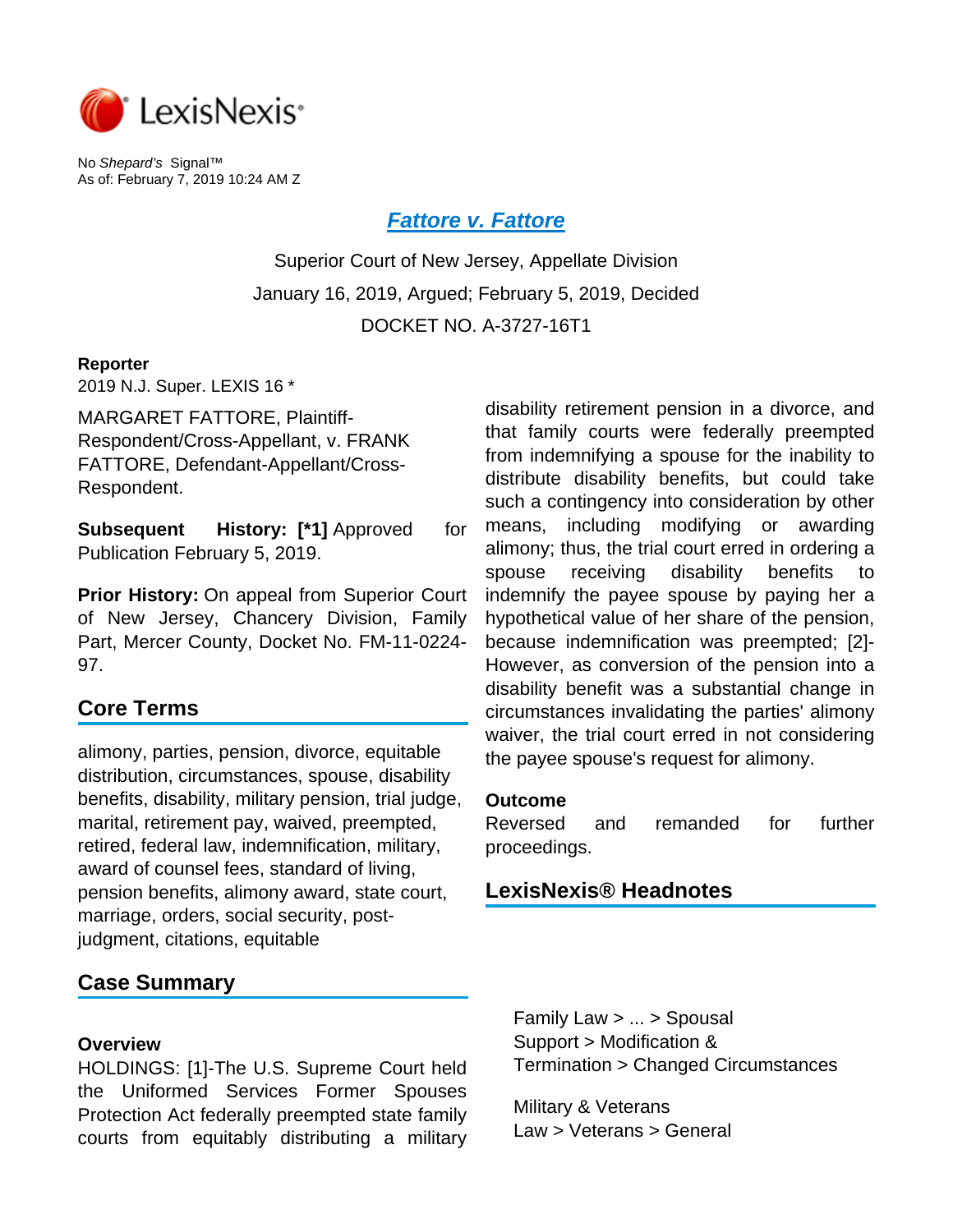Benefits > Compensation for Service Connected Death & Disability

Family Law > ... > Classification > Retirement Benefits > Military Benefits

Family Law > Marital Termination & Spousal Support > Spousal Support > Obligations

# **[HN1](https://advance.lexis.com/api/document?collection=cases&id=urn:contentItem:5VC0-3MX1-F900-G1HR-00000-00&context=&link=LNHNREFclscc1)**[\[](#page-5-0) ] **Modification & Termination, Changed Circumstances**

Pursuant to the United States Supreme Court decision in Howell v. Howell, a trial court may not indemnify a payee spouse when the payor spouse waives a military pension and receives veteran disability retirement benefits. However, a court is free to treat the pension waiver as a change in circumstances and may award the payee alimony or modify it.

<span id="page-2-0"></span>Civil Procedure > Appeals > Standards of Review > De Novo Review

Civil Procedure > Appeals > Standards of Review > Substantial Evidence

Civil Procedure > Appeals > Standards of Review > Questions of Fact & Law

# **[HN2](https://advance.lexis.com/api/document?collection=cases&id=urn:contentItem:5VC0-3MX1-F900-G1HR-00000-00&context=&link=LNHNREFclscc2)**[\[](#page-8-0) ] **Standards of Review, De Novo Review**

<span id="page-2-1"></span>An appellate court defers to a trial judge's factfinding when supported by adequate, substantial, credible evidence. However, it does not accord the same deference to a trial judge's legal determinations. The trial judge's legal conclusions, and the application of those conclusions to the facts, are subject to the appellate court's plenary review. Its review of a trial court's legal conclusions is always de novo.

Constitutional Law > Supremacy Clause > Federal Preemption

Military & Veterans Law > Veterans > General Benefits > Compensation for Service Connected Death & Disability

Family Law > ... > Dissolution & Divorce > Property Distribution > Equitable **Distribution** 

Family Law > ... > Classification > Retirement Benefits > Military Benefits

# **[HN3](https://advance.lexis.com/api/document?collection=cases&id=urn:contentItem:5VC0-3MX1-F900-G1HR-00000-00&context=&link=LNHNREFclscc3)<sup>[\[](#page-8-1)2</sup>]** Supremacy Clause, Federal **Preemption**

The Uniformed Services Former Spouses' Protection Act (USFSPA) permits state courts to treat disposable retired pay as subject to equitable distribution, but excludes any pay waived in order to receive veterans' disability benefits from equitable distribution. 10 U.S.C.S.  $\frac{1}{2}$  1408(c)(1) and (a)(4)(ii). The United States Supreme Court has held the USFSPA preempts state court orders which permit equitable distribution of disability benefits.

<span id="page-2-2"></span>Constitutional Law > Supremacy Clause > Federal Preemption

Family Law > ... > Dissolution & Divorce > Property Distribution > Equitable **Distribution** 

Military & Veterans Law > Veterans > General Benefits > Compensation for Service Connected Death & Disability

#### Family

Law > ... > Classification > Retirement Benefits > Military Benefits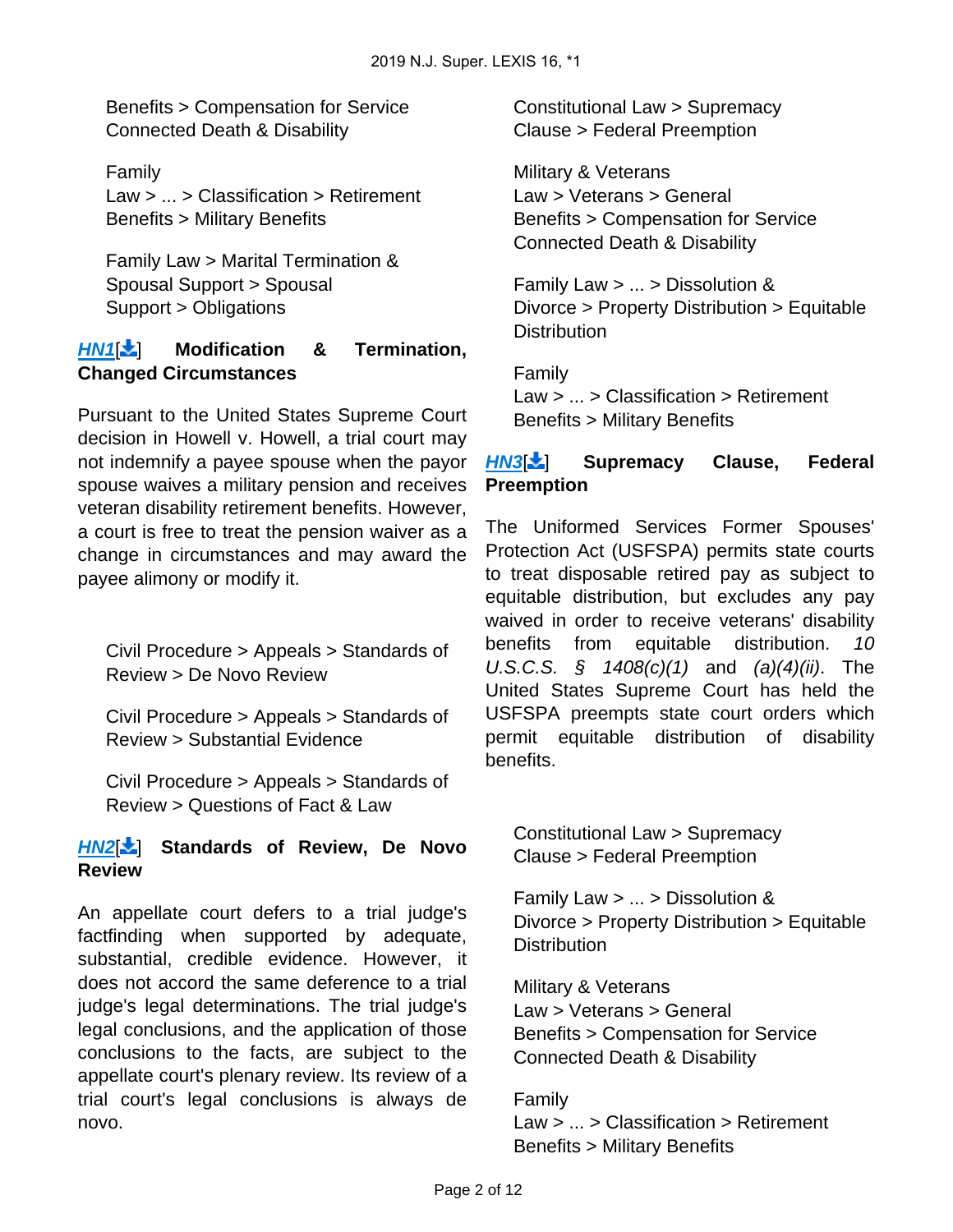### **[HN4](https://advance.lexis.com/api/document?collection=cases&id=urn:contentItem:5VC0-3MX1-F900-G1HR-00000-00&context=&link=LNHNREFclscc4)**[\[](#page-9-0) ] **Supremacy Clause, Federal Preemption**

The U.S. Supreme Court has held federal law completely preempts the States from treating waived military retirement pay as divisible community property. A military pension, which has been equitably distributed, is not a vested right, but rather, a contingent benefit where the pension is later reduced as a result of a veteran's disability. Congress intended to omit disability benefits from disposable retirement pay. Therefore, state courts cannot overcome Congress' intent by describing the family court order as an order requiring one spouse to "reimburse" or to "indemnify" the other, rather than an order that divides property. The difference is semantic and nothing more. The principal reason the state courts have given for ordering reimbursement or indemnification is that they wish to restore the amount previously awarded as community property, i.e., to restore that portion of retirement pay lost due to the post-divorce waiver. The amount of indemnification mirrors the waived retirement pay, dollar for dollar. Regardless of their form, such reimbursement and indemnification orders displace the federal rule and stand as an obstacle to the accomplishment and execution of the purposes and objectives of Congress. All such orders are thus preempted.

<span id="page-3-0"></span>Constitutional Law > Supremacy Clause > Federal Preemption

Family Law > ... > Dissolution & Divorce > Property Distribution > Equitable **Distribution** 

Military & Veterans Law > Veterans > General Benefits > Compensation for Service Connected Death & Disability

Family

Law > ... > Classification > Retirement Benefits > Military Benefits

Family Law > Marital Termination & Spousal Support > Spousal Support

# **[HN5](https://advance.lexis.com/api/document?collection=cases&id=urn:contentItem:5VC0-3MX1-F900-G1HR-00000-00&context=&link=LNHNREFclscc5)**[ [\]](#page-10-0) **Supremacy Clause, Federal Preemption**

The Uniformed Services Former Spouses' Protection Act preempts state court orders which permit equitable distribution of veterans' disability benefits. The U.S. Supreme Court has recognized the hardship that Congressional preemption can sometimes work on divorcing spouses. But a family court, when it first determines the value of a family's assets, remains free to take account of the contingency that some military retirement pay might be waived, or take account of reductions in value when it calculates or recalculates the need for spousal support.

<span id="page-3-1"></span>Family Law > ... > Dissolution & Divorce > Property Distribution > Equitable **Distribution** 

# **[HN6](https://advance.lexis.com/api/document?collection=cases&id=urn:contentItem:5VC0-3MX1-F900-G1HR-00000-00&context=&link=LNHNREFclscc6)**[\[](#page-10-1) ] **Property Distribution, Equitable Distribution**

Equitable distribution of marital property is final and not subject to a change in circumstances.

Family Law > ... > Dissolution & Divorce > Property Distribution > Equitable **Distribution** 

Governments > Courts > Authority to **Adjudicate** 

Family Law > Marital Termination & Spousal Support > Spousal Support

# **[HN7](https://advance.lexis.com/api/document?collection=cases&id=urn:contentItem:5VC0-3MX1-F900-G1HR-00000-00&context=&link=LNHNREFclscc7)<sup>1</sup> Property Distribution, Equitable Distribution**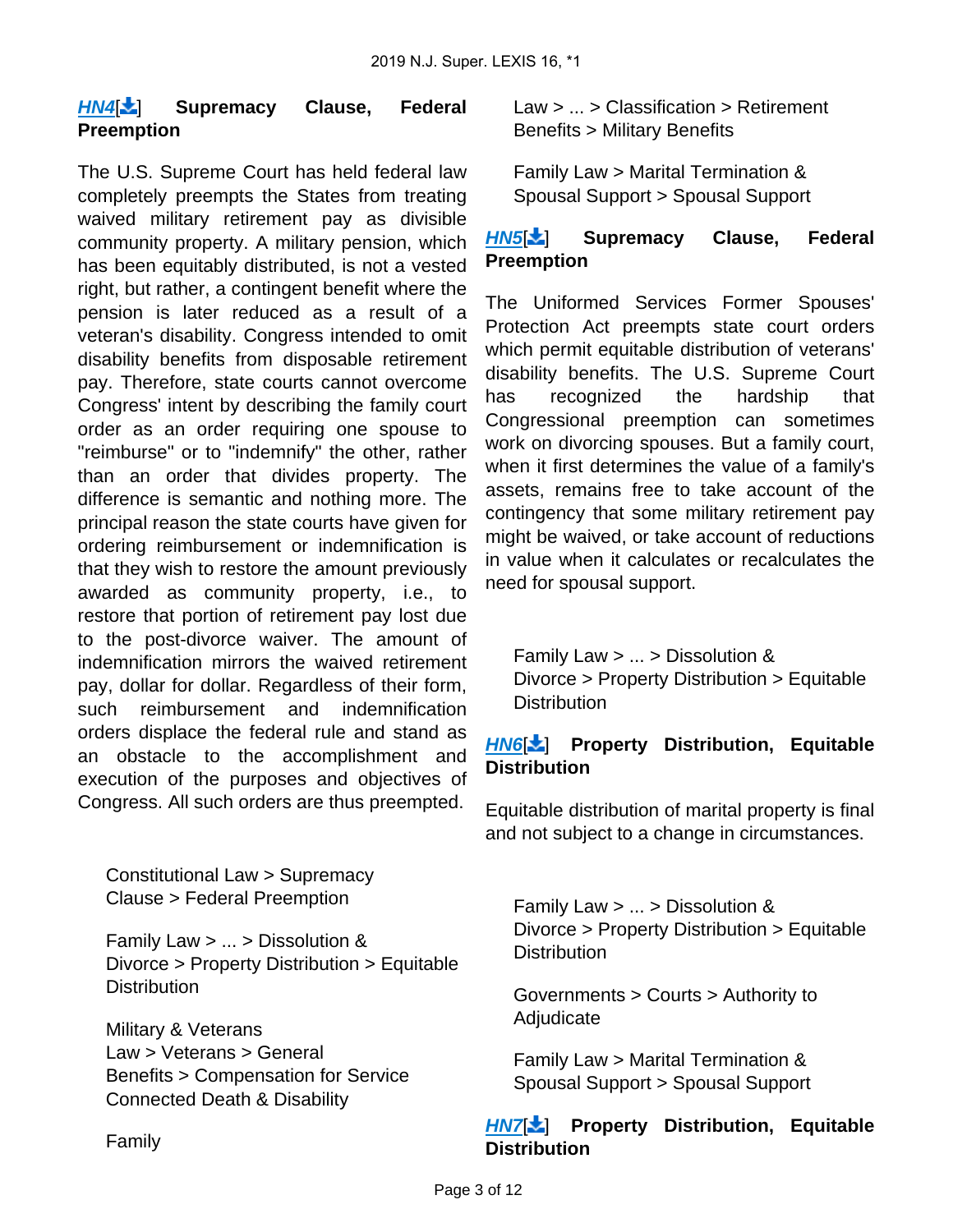The New Jersey Supreme Court has stated spousal support payments are intimately related to equitable distribution of marital property. New Jersey Family Part judges possess a broad supervisory role in determining the fairness of agreements between spouses. Indeed, trial judges have the utmost leeway and flexibility in determining what is just and equitable. In each case the court must determine what, in the light of all the facts presented to it, is equitable and fair, giving due weight to the strong public policy favoring stability of arrangements.

<span id="page-4-0"></span>Civil Procedure > Judicial Officers > Judges > Discretionary Powers

Contracts Law > Contract Interpretation

Family Law > Child Support > Support Obligations > Modification

Family Law > Marital Duties & Rights > Marital Agreements > Postnuptial & Separation Agreements

Family Law > Marital Termination & Spousal Support > Spousal Support > Modification & Termination

# **[HN8](https://advance.lexis.com/api/document?collection=cases&id=urn:contentItem:5VC0-3MX1-F900-G1HR-00000-00&context=&link=LNHNREFclscc8)**[\[](#page-10-3) ] **Judges, Discretionary Powers**

An agreement that resolves a matrimonial dispute is no less a contract than an agreement to resolve a business dispute. However, the law grants particular leniency to agreements made in the domestic arena and vests judges greater discretion when interpreting such agreements. This leniency is derived from the terms of the marital agreement and the nature of some postjudgment issues, such a financial support for the family, that may require modification of the marital agreement over the years as events occur that were never contemplated by the

parties. Thus, contract principles and equity and fairness are not mutually exclusive. Moreover, apart from a judge's role to assure fairness, the parties owe a duty of fairness to one another.

<span id="page-4-1"></span>Business & Corporate Compliance > ... > Contracts Law > Contract Formation > Consideration

Contracts Law > Contract Conditions & Provisions > Waivers > General Overview

# **[HN9](https://advance.lexis.com/api/document?collection=cases&id=urn:contentItem:5VC0-3MX1-F900-G1HR-00000-00&context=&link=LNHNREFclscc9)<sup>[\[](#page-11-0)2</sup>] Contract Formation, Consideration**

"Waiver" is the intentional relinquishment of a known right. It is a voluntary act, and implies an election by the party to dispense with something of value, or to forego some advantage which he might at his option have demanded and insisted on. It is requisite to waiver of a legal right that there be a clear, unequivocal, and decisive act of the party showing such a purpose or acts amounting to an estoppel on his part. A waiver, to be operative, must be supported by an agreement founded on a valuable consideration.

<span id="page-4-2"></span>Family Law > Marital Termination & Spousal Support > Spousal Support

# **[HN10](https://advance.lexis.com/api/document?collection=cases&id=urn:contentItem:5VC0-3MX1-F900-G1HR-00000-00&context=&link=LNHNREFclscc10)**[ [\]](#page-11-1) **Marital Termination & Spousal Support, Spousal Support**

Alimony is an economic right that arises out of the marital relationship and provides the dependent spouse with a level of support and standard of living generally commensurate with the quality of economic life that existed during the marriage. The basic purpose of alimony is the continuation of the standard of living enjoyed by the parties prior to their separation. This permits the spouse to share in the accumulated marital assets to which he or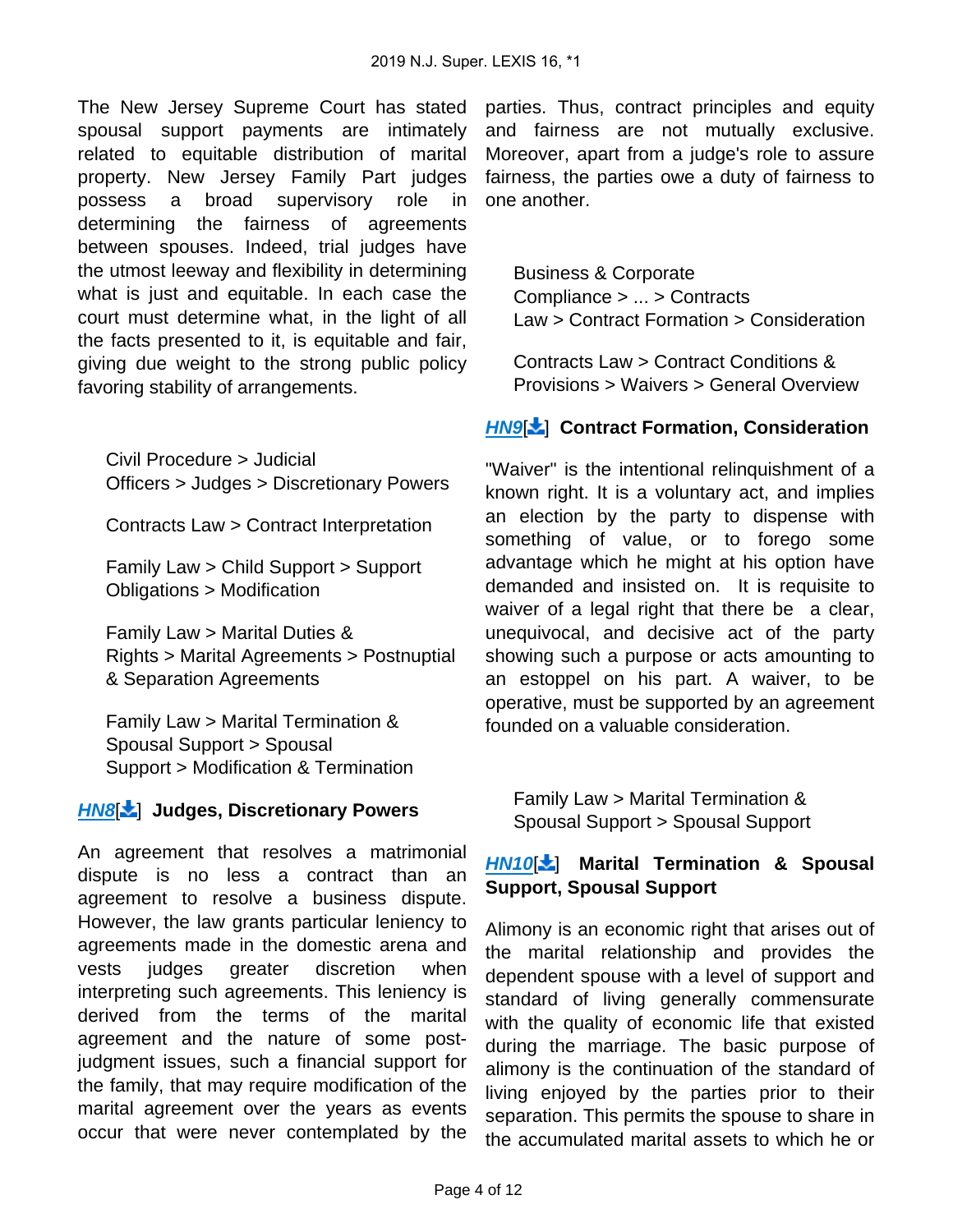she contributed.

Civil Procedure > Preliminary Considerations > Equity > Relief

Family Law > Marital Termination & Spousal Support > Spousal Support > Modification & Termination

Governments > Courts > Authority to Adjudicate

Family Law > Marital Termination & Spousal Support > Spousal Support

# **[HN11](https://advance.lexis.com/api/document?collection=cases&id=urn:contentItem:5VC0-3MX1-F900-G1HR-00000-00&context=&link=LNHNREFclscc11)**[ [\]](#page-11-2) **Equity, Relief**

Courts may award alimony as the circumstances of the parties and the nature of the case shall render fit, reasonable and just. [N.J.S.A. § 2A:34-23](https://advance.lexis.com/api/document?collection=statutes-legislation&id=urn:contentItem:5F0Y-BKK1-6F13-048B-00000-00&context=). Courts have the equitable power to establish alimony and support orders in connection with a pending matrimonial action, or after a judgment of divorce or maintenance, and to revise such orders as circumstances may require.

Family Law > Marital Termination & Spousal Support > Costs & Attorney Fees

Governments > Courts > Authority to Adjudicate

# **[HN12](https://advance.lexis.com/api/document?collection=cases&id=urn:contentItem:5VC0-3MX1-F900-G1HR-00000-00&context=&link=LNHNREFclscc12)**[ [\]](#page-12-0) **Marital Termination & Spousal Support, Costs & Attorney Fees**

A New Jersey Family Part judge is empowered to make an award of counsel fees to enable the parties to litigate on an even playing field irrespective of that party's success in the matrimonial action.

**Counsel:** David Perry Davis argued the cause for appellant/cross-respondent.

respondent/cross-appellant (Felsenfeld & Clopton, PC, attorneys; Howard L. Felsenfeld, on the briefs).

**Judges:** Before Judges Alvarez, Nugent, and Mawla.

**Opinion by:** MAWLA

# **Opinion**

The opinion of the court was delivered by MAWLA, J.A.D.

<span id="page-5-0"></span>Defendant Frank Fattore appeals from a February 25, 2017 order, which required him to indemnify plaintiff Margaret Fattore for the loss of her share of equitable distribution of defendant's military pension, which was waived as a result of his receipt of disability benefits. Plaintiff cross-appeals and asserts the trial court should have granted her request for alimony to replace the value of her lost pension benefit. **[HN1](https://advance.lexis.com/api/document?collection=cases&id=urn:contentItem:5VC0-3MX1-F900-G1HR-00000-00&context=&link=clscc1)<sup>[2</sup>]** Pursuant to the United States Supreme Court decision in [Howell v. Howell, U.S. , 137 S. Ct. 1400,](https://advance.lexis.com/api/document?collection=cases&id=urn:contentItem:5NJC-DVX1-F04K-F06T-00000-00&context=)  [197 L. Ed. 2d 781 \(2017\)](https://advance.lexis.com/api/document?collection=cases&id=urn:contentItem:5NJC-DVX1-F04K-F06T-00000-00&context=), we hold a trial court may not indemnify a payee spouse when the payor spouse waives a military pension and receives veteran disability retirement benefits. However, a court is free to treat the pension waiver as a change in circumstances and may award **[\*2]** the payee alimony or modify it. We reverse and remand the trial court's order for further proceedings consistent with this opinion.

The following facts are taken from the record. The parties were divorced in 1997, following a thirty-five-year marriage. At the time, both parties were fifty-five years of age. The terms of the parties' divorce were memorialized in a six-page consent dual final judgment of divorce.

Howard L. Felsenfeld argued the cause for

The judgment included a mutual alimony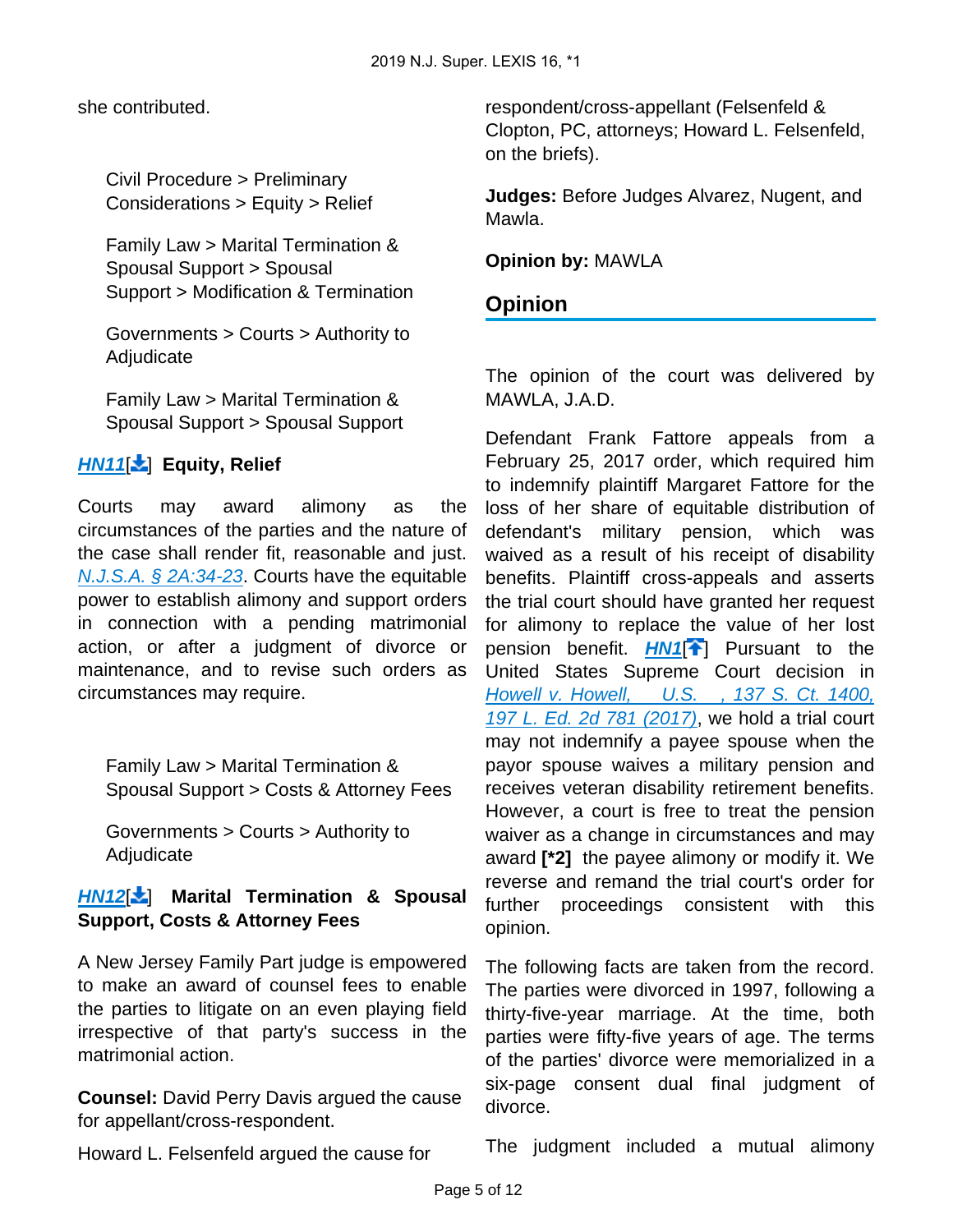waiver, which reads as follows: "Plaintiff and defendant each hereby waive alimony as to the other party no w and in the future." As to equitable distribution, the judgment provided defendant would retain the former marital residence located in Hamilton, and the mortgage obligation associated with it, and pay plaintiff \$55,000 as her share of the equity. The parties agreed to retain all bank accounts, automobiles, and credit card debt in his or her own name without a credit, offset, or liability to the other.

The judgment also divided the parties' pensions. Plaintiff, who had been employed as an operating room nurse in a hospital, had earned a modest pension. The parties agreed defendant had a fifty percent interest in the marital coverture **[\*3]** portion of her pension, which had "been offset against the equity in the marital home." Defendant was serving full time in the Army National Guard when the divorce occurred and had also accumulated a pension. The parties' judgment divided the marital coverture portion of the military pension equally as follows:

Plaintiff shall be entitled to receive fifty percent . . . of defendant's military pension which was accumulated during the marriage . . . via a [q]ualified [d]omestic [r]elations [o]rder [QDRO] to be prepared by attorneys for plaintiff. Plaintiff shall not be entitled to any post-judgment, preretirement cost of living increases related to said pension.

A QDRO of defendant's military pension was completed in 1999. Defendant continued to serve in the Army, following the divorce, until he became disabled in 2002. At the time, defendant was able to collect his pension and disability benefits without any impact upon the pension payout. Defendant also received social security benefits. At some point, defendant opted for disability benefits, which he could receive tax free.

The record reflects plaintiff never contacted defendant to inquire whether the pension was in pay status and defendant **[\*4]** assumed she had received her share of the benefit. Although the parties share children and grandchildren, they had little communication during the intervening years since the divorce. In 2010, plaintiff contacted the office of the Army charged with administering the pension to inquire why she had not receive any payments. The response was as follows:

Please be advised that a portion of [defendant's] pay is based on disability. Therefore, it cannot be divided under the USFSPA [Uniformed Services Former Spouses Protection Act, 10 U.S.C. §1408]. The disability amount is used as an authorized deduction. In this case, when the disability amount is deducted from his gross pay along with the survivor benefit portion, there's nothing left for the community property.

In 2016, plaintiff filed a motion to compel defendant to compensate her for her share of the military pension. The court conducted a plenary hearing over two days and considered the parties' testimony. The trial judge made oral findings and signed the February 25, 2017 order.

The judge accepted defendant's testimony his disability forced him to retire. She found defendant's monthly income to be as follows: military disability retirement \$3400; VA **[\*5]**  disability benefits \$3100; and social security \$1800. Only the social security was taxable. The judge also noted defendant had remarried and his wife was gainfully employed. The judge credited defendant's testimony he did not intentionally seek to deprive plaintiff of her share of the pension, by seeking disability benefits because neither he nor plaintiff knew of the applicable federal law. Nevertheless, she found the circumstances worked an unfair result. The judge stated: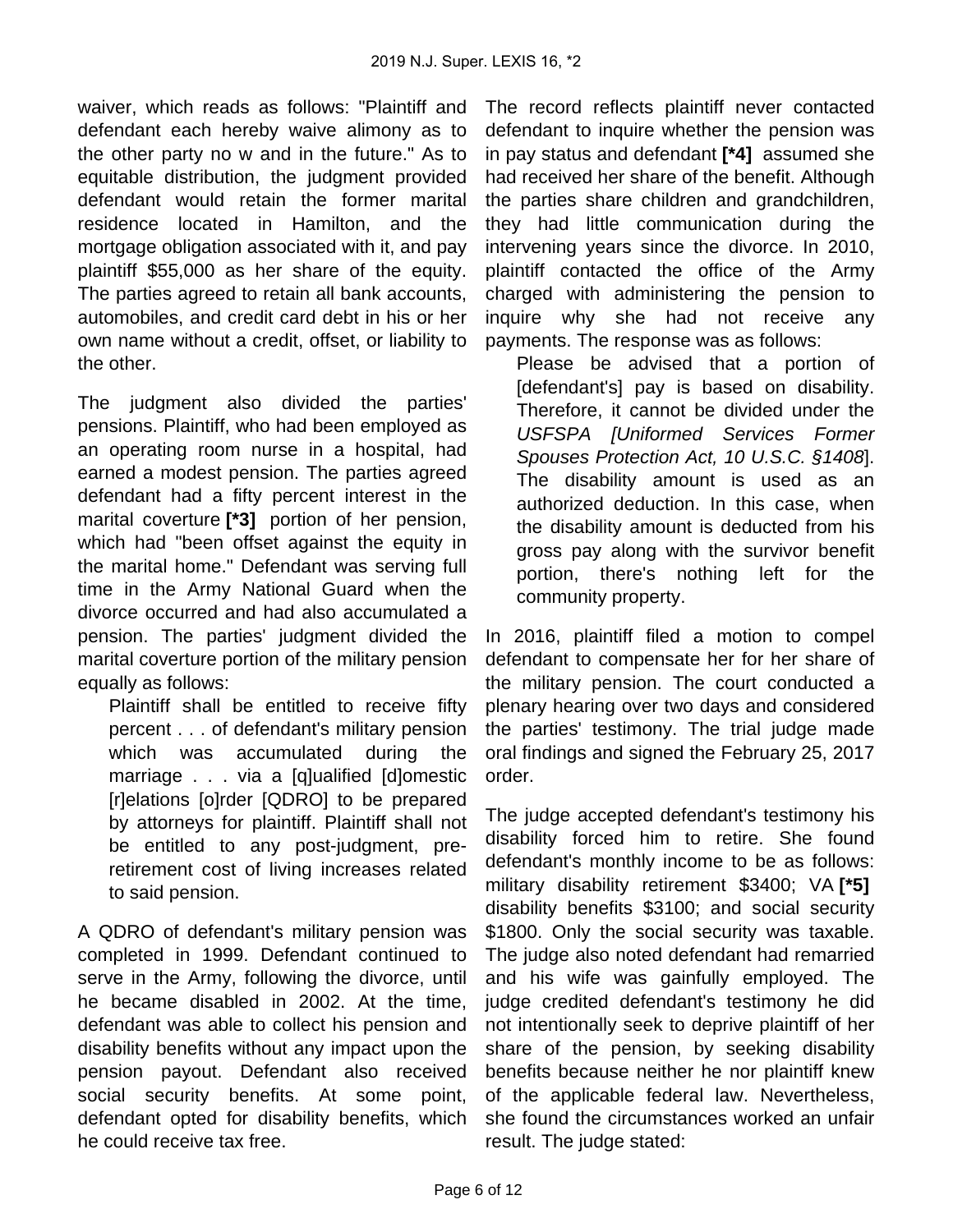[D]efendant took an incredibly unreasonable position, in that, looking at the statute per se, a QDRO could not be implemented whereby . . . plaintiff could no longer receive her [fifty] percent of the coverture value of . . . defendant's military pay, because now it's been converted to [one-hundred] percent non-taxable VA benefits that are exempt.

That doesn't mean that she loses the interest. Even . . . defendant, when questioned . . . by this [c]ourt . . . didn't think it was fair, and neither does the [c]ourt.

The trial judge also rejected defendant's argument plaintiff had "sat on her rights" and was barred from seeking relief, because plaintiff had "limited funds" and could not hire counsel in 2010. The judge **[\*6]** noted plaintiff had retired in 2013, and had to move out of Mercer County because her social security and pension totaled \$22,848 per year. According to plaintiff's testimony, a condominium she had purchased in a more affordable area had lost nearly one-half of its value. The judge noted plaintiff had a "bare bones budget" of \$39,540 per year, which still exceeded her income and required she sell assets to meet her needs. Conversely, the judge found defendant had "tax free income of over \$80,000 per year" and "his budget is only \$74,436 [per year]." These figures did not include his wife's earnings.

As a result, the judge appointed a pension appraiser "to determine the value of plaintiff's coverture interest in . . . defendant's pension at the time the parties executed their . . . judgment of divorce." The judge ordered

[i]n the interim, . . . defendant shall pay directly to . . . plaintiff the sum of \$1800 per month, to be paid in a lump sum by the first of every month . . . . This payment is not to be considered an alimony payment as

suggested by [plaintiff's counsel], [although] that could be a course that this [c]ourt could take but, rather, it's an equitable distribution payment **[\*7]** and, therefore, said payments are not deductible by . . . defendant nor taxable to . . . plaintiff.

The judge ordered defendant to pay plaintiff the \$1800 by either utilizing the cash surrender value from liquidation of a life insurance policy or by paying her the sum directly, which the judge noted equaled his social security receipts. The judge stated the payment of defendant's social security funds to plaintiff was "not to suggest that the [c]ourt doesn't believe that . . . plaintiff should receive nothing from . . . defendant's military pension. She is simply [to] get payment from some other income or from some other asset."

The judge reached the conclusion to compensate plaintiff for the lost pension benefit by citing our decision in *Whitfield v.* [Whitfield, 373 N.J. Super. 573, 862 A.2d 1187](https://advance.lexis.com/api/document?collection=cases&id=urn:contentItem:4F4R-2G70-0039-41RD-00000-00&context=)  [\(App. Div. 2004\)](https://advance.lexis.com/api/document?collection=cases&id=urn:contentItem:4F4R-2G70-0039-41RD-00000-00&context=). There, relying upon the extant federal law, we affirmed a postjudgment order, which required a spouse who had served in the military "to compensate his former wife directly for the decrease in his pension occasioned by his voluntary election [of disability benefits] after the divorce." *Id. at* [575](https://advance.lexis.com/api/document?collection=cases&id=urn:contentItem:4F4R-2G70-0039-41RD-00000-00&context=). The trial judge recited our reasoning that "[s]trong public policy considerations militate against permitting a retiree to unilaterally convert, for his own economic **[\*8]** benefit, a portion of his military pension to VA disability and defeat his former spouse's prior equitable distribution award." *[Id. at 582](https://advance.lexis.com/api/document?collection=cases&id=urn:contentItem:4F4R-2G70-0039-41RD-00000-00&context=)*. The trial judge noted we found the order under appeal in Whitfield was not preempted by federal law because it did "not provide for an explicit allocation of disability benefits or require the military spouse to remit disability funds, specifically, to the non-military spouse. The order merely enforce[d] defendant's equitable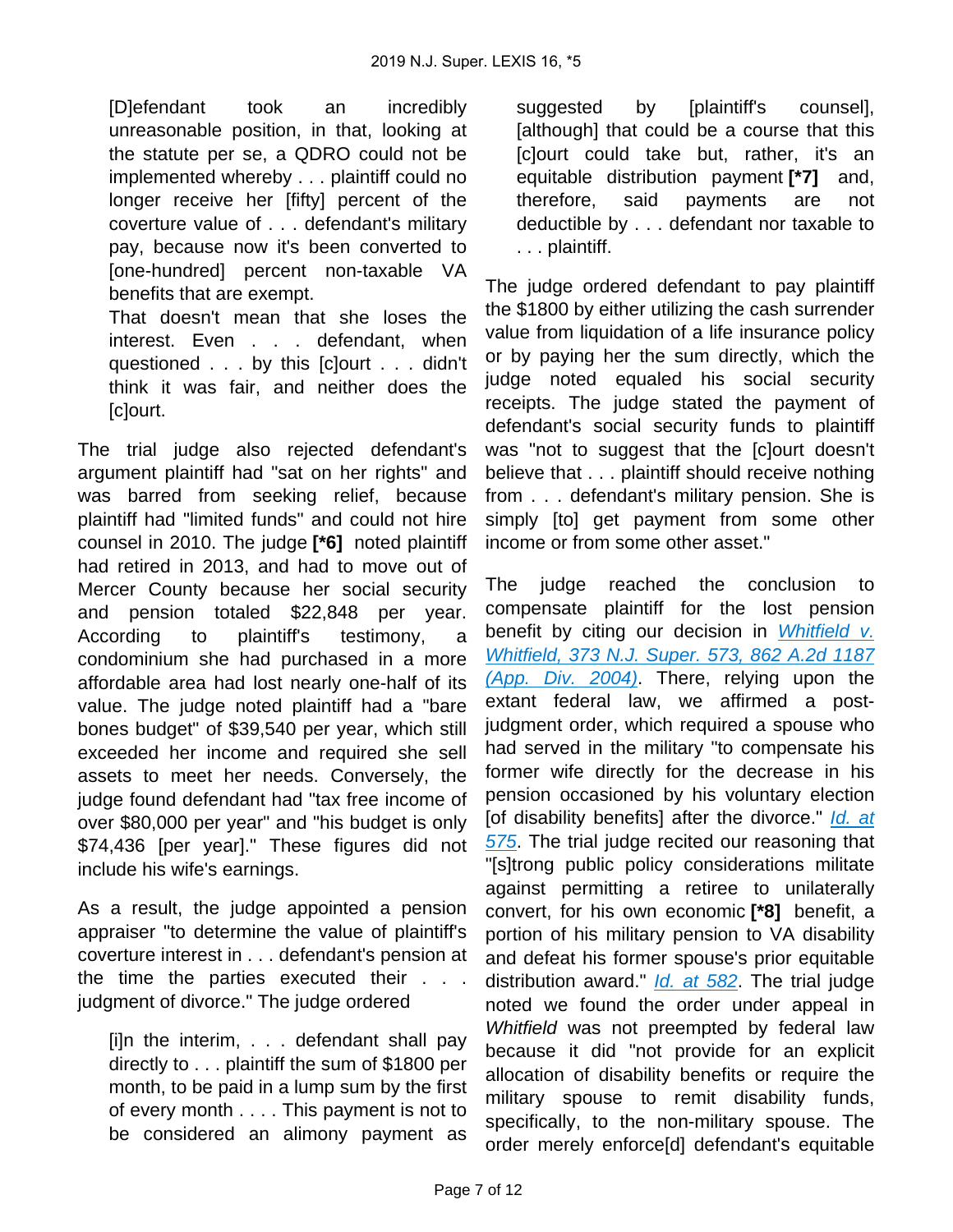distribution obligation to his former wife, which he may satisfy from any of his resources." Id. [at 583](https://advance.lexis.com/api/document?collection=cases&id=urn:contentItem:4F4R-2G70-0039-41RD-00000-00&context=).

Regarding the request for alimony, the trial judge held "[t]he [c]ourt is denying plaintiff's request that . . . defendant should now be compelled to pay alimony. Alimony is not compensation for equitable distribution. The parties waived alimony in this matter."

Additionally, the trial judge analyzed plaintiff's request for counsel fees, and concluded she had filed the post-judgment motion in good faith and had no ability to pay her counsel fees. The judge rejected defendant's position of offering nothing to plaintiff. She found defendant's contention federal law did not permit his pension to be distributed by means of a QDRO, was unreasonable. **[\*9]** The judge awarded plaintiff \$10,000 in counsel fees. This appeal followed.

<span id="page-8-0"></span>I.

**[HN2](https://advance.lexis.com/api/document?collection=cases&id=urn:contentItem:5VC0-3MX1-F900-G1HR-00000-00&context=&link=clscc2)<sup>[\[](#page-2-0)4]</sup>** We defer to a trial judge's factfinding "when supported by adequate, substantial, credible evidence." [Cesare v. Cesare, 154 N.J.](https://advance.lexis.com/api/document?collection=cases&id=urn:contentItem:3SX7-DK90-0039-40G6-00000-00&context=)  [394, 411-12, 713 A.2d 390 \(1998\)](https://advance.lexis.com/api/document?collection=cases&id=urn:contentItem:3SX7-DK90-0039-40G6-00000-00&context=) (citing [Rova](https://advance.lexis.com/api/document?collection=cases&id=urn:contentItem:3RRM-XDM0-003C-N34X-00000-00&context=)  [Farms Resort, Inc. v. Inv'rs Ins. Co., 65 N.J](https://advance.lexis.com/api/document?collection=cases&id=urn:contentItem:3RRM-XDM0-003C-N34X-00000-00&context=)  [474, 484, 323 A.2d 495 \(1974\)\)](https://advance.lexis.com/api/document?collection=cases&id=urn:contentItem:3RRM-XDM0-003C-N34X-00000-00&context=). However, "[t]his court does not accord the same deference to a trial judge's legal determinations." Ricci v. Ricci, 448 N.J. Super. [546, 565, 154 A.3d 215 \(App. Div. 2017\)](https://advance.lexis.com/api/document?collection=cases&id=urn:contentItem:5MVB-9DS1-F04H-W002-00000-00&context=) (citing [Reese v. Weis, 430 N.J. Super. 552,](https://advance.lexis.com/api/document?collection=cases&id=urn:contentItem:58C5-6391-F04H-W008-00000-00&context=)  [568, 66 A.3d 157 \(App. Div. 2013\)\)](https://advance.lexis.com/api/document?collection=cases&id=urn:contentItem:58C5-6391-F04H-W008-00000-00&context=). "[T]he trial judge's legal conclusions, and the application of those conclusions to the facts, are subject to our plenary review. Our review of a trial court's legal conclusions is always de novo." [Reese,](https://advance.lexis.com/api/document?collection=cases&id=urn:contentItem:58C5-6391-F04H-W008-00000-00&context=)  [430 N.J. Super. at 568](https://advance.lexis.com/api/document?collection=cases&id=urn:contentItem:58C5-6391-F04H-W008-00000-00&context=) (citations omitted).

On appeal, defendant argues the trial judge erred by requiring him to pay plaintiff her share of the equitable distribution for the pension from another source. Defendant asserts this

sort of indemnification was expressly preempted by the United States Supreme Court in Howell. He argues the award of counsel fees must also be reversed because it was predicated on the trial judge's mistaken application of the law to compensate plaintiff for the loss of the pension, where no such right existed.

Plaintiff argues if we conclude the trial judge's order is preempted by Howell, we must reverse the denial of alimony "given the substantial change in circumstances both by the judgment **[\*10]** of divorce . . . and the current circumstances of the parties giving full consideration to the contemplation of . . . [p]laintiff receiving the pension benefits of . . . [d]efendant."

A.

We agree with defendant the trial judge's decision to indemnify plaintiff dollar-for-dollar from another asset belonging to defendant was erroneous as a matter of law. However, we must note the trial judge did not have the benefit of the Howell opinion, which was issued approximately three months after her decision.

<span id="page-8-1"></span>**Prior to Howell, Congress enacted the [HN3](https://advance.lexis.com/api/document?collection=cases&id=urn:contentItem:5VC0-3MX1-F900-G1HR-00000-00&context=&link=clscc3)<sup>[41</sup>[\]](#page-2-1)** USFSPA, which permitted state courts to treat "disposable retired pay" as subject to equitable distribution, but excluded any pay waived in order to receive veterans' disability benefits from equitable distribution. 10 U.S.C.  $\S1408(c)(1)$  and  $(Qa)(4)(A)(ii)$ . In *Mansell v.* [Mansell, 490 U.S. 581, 594-95, 109 S. Ct.](https://advance.lexis.com/api/document?collection=cases&id=urn:contentItem:3S4X-B3K0-003B-41ND-00000-00&context=)  [2023, 104 L. Ed. 2d 675 \(1989\)](https://advance.lexis.com/api/document?collection=cases&id=urn:contentItem:3S4X-B3K0-003B-41ND-00000-00&context=), the United States Supreme Court held the USFSPA preempted state court orders which permitted equitable distribution of disability benefits.

Howell squarely addressed the issue now raised by defendant on appeal. There, the parties' Arizona divorce decree stipulated the wife would receive one-half of the husband's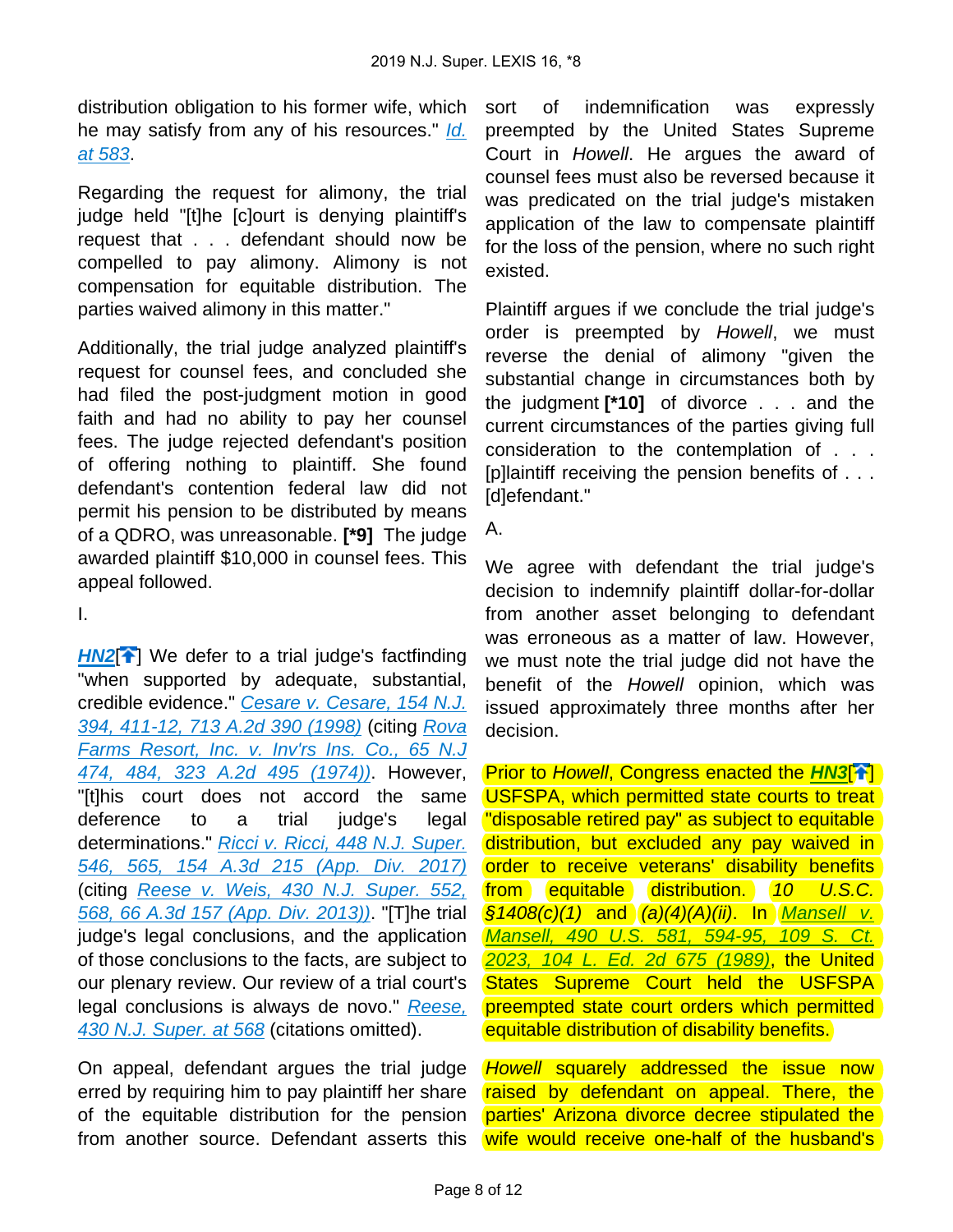United States Air Force retirement pay. [137 S.](https://advance.lexis.com/api/document?collection=cases&id=urn:contentItem:5NJC-DVX1-F04K-F06T-00000-00&context=)  [Ct. at 1404](https://advance.lexis.com/api/document?collection=cases&id=urn:contentItem:5NJC-DVX1-F04K-F06T-00000-00&context=). The husband retired one year after the divorce and the wife began to receive **[\*11]** her share of the pension. Ibid. However, thirteen years later, the husband was declared partially disabled, resulting in the receipt of disability benefits and waiver of a commensurate amount of retirement pay, which reduced the wife's share of the retirement pay. Ibid. The wife petitioned the Arizona family court to enforce the divorce decree and restore the sums she had lost from the husband's retirement pay. Ibid. The trial court held she had a vested interest and right to receive the full one-half amount of the pension. Ibid. On appeal, the Arizona Supreme Court affirmed the trial court and held federal law did not preempt the trial court's order. Ibid.

**The Howell Court reversed, and [HN4](https://advance.lexis.com/api/document?collection=cases&id=urn:contentItem:5VC0-3MX1-F900-G1HR-00000-00&context=&link=clscc4)<sup>[\[](#page-2-2)4]</sup> held** "federal law completely pre-empts the States from treating waived military retirement pay as divisible community property." [Id. at 1405](https://advance.lexis.com/api/document?collection=cases&id=urn:contentItem:5NJC-DVX1-F04K-F06T-00000-00&context=). The Court held a military pension, which has been equitably distributed, is not a vested right, but rather, a contingent benefit where the pension is later reduced as a result of a veteran's disability, and

[t]he state court did not extinguish (and most likely would not have had the legal power to extinguish) that future contingency. The existence of that contingency meant **[\*12]** that the value of [the wife's] share of military retirement pay was possibly worth less-perhaps less than [the wife] and others thought—at the time of the divorce.

# [*[Id. at 1405-06](https://advance.lexis.com/api/document?collection=cases&id=urn:contentItem:5NJC-DVX1-F04K-F06T-00000-00&context=).*]

Regardless, the Howell Court held Congress intended to omit disability benefits from disposable retirement pay. [Id. at 1406](https://advance.lexis.com/api/document?collection=cases&id=urn:contentItem:5NJC-DVX1-F04K-F06T-00000-00&context=). Therefore, state courts cannot overcome Congress' intent

by describing the family court order as an order requiring [one spouse] to "reimburse" or to "indemnify" [the other], rather than an order that divides property. The difference is semantic and nothing more. The principal reason the state courts have given for ordering reimbursement or indemnification is that they wish to restore the amount previously awarded as community property, i.e., to restore that portion of retirement pay lost due to the postdivorce waiver. And we note that here, the amount of indemnification mirrors the waived retirement pay, dollar for dollar. Regardless of their form, such reimbursement and indemnification orders displace the federal rule and stand as an obstacle to the accomplishment and execution of the purposes and objectives of Congress. All such orders are thus preempted.

### [[Id. at 1406](https://advance.lexis.com/api/document?collection=cases&id=urn:contentItem:5NJC-DVX1-F04K-F06T-00000-00&context=).]

<span id="page-9-0"></span>For these same reasons, we hold the order in this **[\*13]** case requiring the calculation of the hypothetical pension benefit waived as a result of defendant's receipt of disability benefits, and payment of the figure from another asset belonging to defendant, is preempted and reversed.

#### B.

Notwithstanding, we agree with plaintiff's argument the disability waiver was a substantial and permanent change in circumstances warranting consideration of an award of alimony. Defendant argues "reopening the judgment of divorce and awarding spousal support would be unfair and contrary to well-established case law." We hold an alimony waiver cannot withstand such a substantial change in circumstances as occurred here, and it is neither fair nor equitable to uphold such a waiver.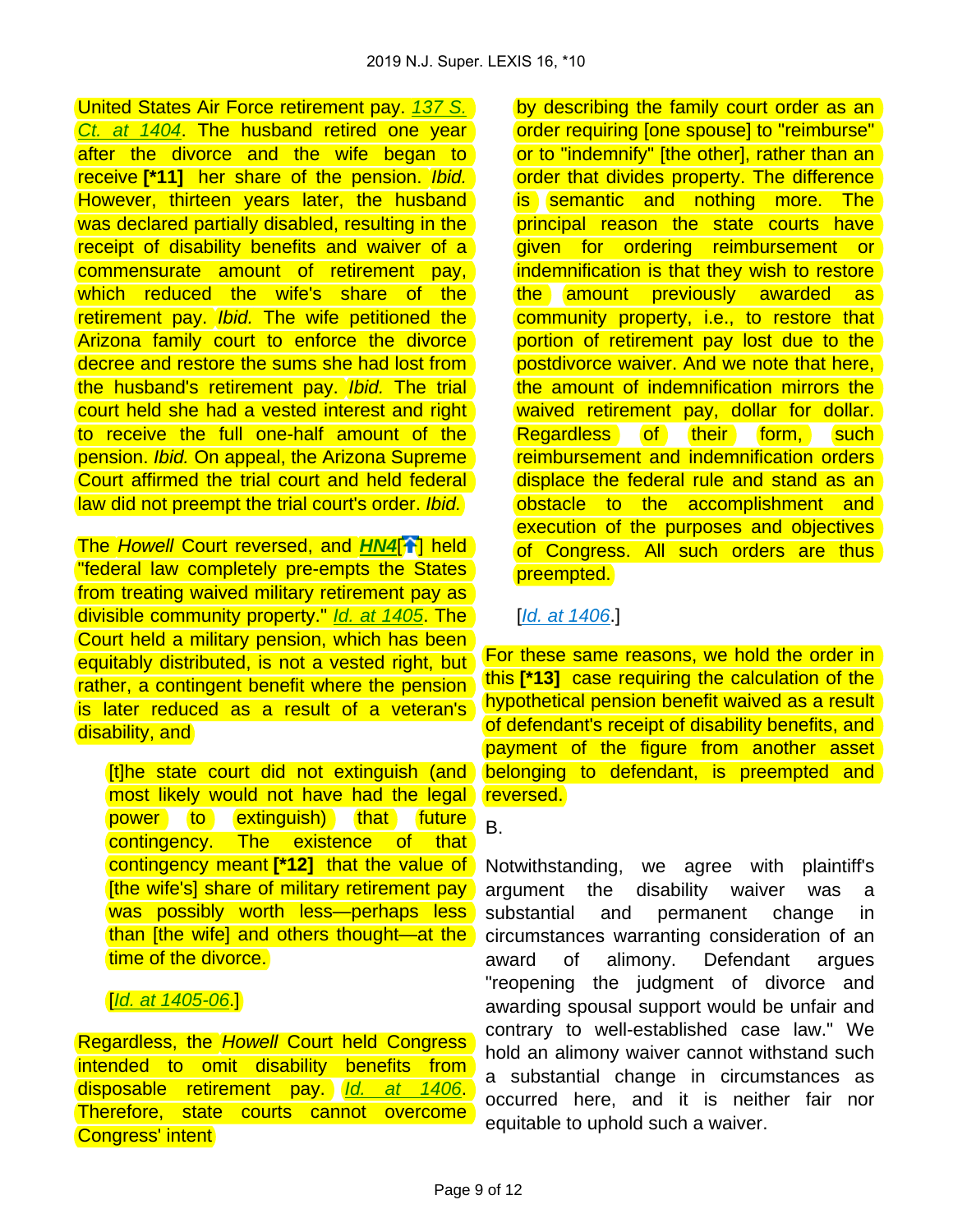At the outset, we note the Howell Court stated:

<span id="page-10-0"></span>We recognize, . . **[HN5](https://advance.lexis.com/api/document?collection=cases&id=urn:contentItem:5VC0-3MX1-F900-G1HR-00000-00&context=&link=clscc5)<sup>[4[\]](#page-3-0)</sup>** the hardship that congressional preemption can sometimes work on divorcing spouses. But we note that a family court, when it first determines the value of a family's assets, remains free to take account of the contingency that some military retirement pay might be waived, or, . . . take account of reductions in value when it calculates or recalculates the need for spousal support.

[[Howell, 137 S. Ct. at 1406](https://advance.lexis.com/api/document?collection=cases&id=urn:contentItem:5NJC-DVX1-F04K-F06T-00000-00&context=) (emphasis added) (citations omitted).] **[\*14]** 

Defendant argues the highlighted language excludes circumstances where there has been an alimony waiver. We disagree.

Since Howell, the suggestion has been made of a litany of potential remedies a state court could employ to overcome federal preemption, including: application of res judicata to judgments pre-dating Howell; upholding indemnification agreements on contractual grounds; vacating and reallocating previous equitable distribution; offsetting the value of a military pension against another asset; and considering an award of alimony. Eliza Grace Lynch, A Change in Military Pension Division: The End of Court Adjudicated Indemnification-Howell v. Howell, 44 Wm. Mitchell Hamline L. Rev. 1065, 1082-86 (2018).

The circumstances here do not permit for the remedies of contractual enforcement of indemnification because the parties had no such arrangement. Moreover, offset or reallocation of equitable distribution are not available remedies because the parties have been divorced for several years, and **[HN6](https://advance.lexis.com/api/document?collection=cases&id=urn:contentItem:5VC0-3MX1-F900-G1HR-00000-00&context=&link=clscc6)**<sup>2</sup> equitable distribution is final and not subject to a change in circumstances. In support of res judicata as a remedy, it has been argued "there is nothing in Howell that suggests . . . the Supreme **[\*15]** Court intended to invalidate or otherwise render unenforceable

prior valid judgments." [Id. at 1083](https://advance.lexis.com/api/document?collection=analytical-materials&id=urn:contentItem:5TD8-VC00-00CV-T0Y9-00000-00&context=). Here, however, res judicata is an inadequate remedy because **Mansell had already held the** USFSPA expressly excluded veteran disability benefits from the definition of disposable retired pay prior to the entry of the parties' iudgment. [Mansell, 490 U.S. at 594-95](https://advance.lexis.com/api/document?collection=cases&id=urn:contentItem:3S4X-B3K0-003B-41ND-00000-00&context=).

<span id="page-10-2"></span>We find consideration of an alimony award to be a potential remedy in this case. **[HN7](https://advance.lexis.com/api/document?collection=cases&id=urn:contentItem:5VC0-3MX1-F900-G1HR-00000-00&context=&link=clscc7)[1]** Our Supreme Court has stated "support payments are intimately related to equitable distribution[.]" [Smith v. Smith, 72 N.J. 350,](https://advance.lexis.com/api/document?collection=cases&id=urn:contentItem:3RRM-X880-003C-N2S6-00000-00&context=)  [360, 371 A.2d 1 \(1977\)](https://advance.lexis.com/api/document?collection=cases&id=urn:contentItem:3RRM-X880-003C-N2S6-00000-00&context=). Family Part judges possess a broad supervisory role in determining the fairness of agreements between spouses. Indeed,

trial judges . . . have the utmost leeway and flexibility in determining what is just and equitable . . . . In each case the court must determine what, in the light of all the facts presented to it, is equitable and fair, giving due weight to the strong public policy favoring stability of arrangements.

# [Ibid.]

<span id="page-10-3"></span>[HN8](https://advance.lexis.com/api/document?collection=cases&id=urn:contentItem:5VC0-3MX1-F900-G1HR-00000-00&context=&link=clscc8)<sup>[\[](#page-4-0)4]</sup> "An agreement that resolves a matrimonial dispute is no less a contract than an agreement to resolve a business dispute." [Quinn v. Quinn, 225 N.J. 34, 45, 137 A.3d 423](https://advance.lexis.com/api/document?collection=cases&id=urn:contentItem:5JP1-NVS1-F04H-V1VR-00000-00&context=)  [\(2016\)](https://advance.lexis.com/api/document?collection=cases&id=urn:contentItem:5JP1-NVS1-F04H-V1VR-00000-00&context=) (citing [Sachau v. Sachau, 206 N.J. 1, 5,](https://advance.lexis.com/api/document?collection=cases&id=urn:contentItem:52V3-CNW1-F04H-V017-00000-00&context=)  [17 A.3d 793 \(2011\)\)](https://advance.lexis.com/api/document?collection=cases&id=urn:contentItem:52V3-CNW1-F04H-V017-00000-00&context=). However,

<span id="page-10-1"></span>[t]o be sure, "the law grants particular leniency to agreements made in the domestic arena" and vests "judges greater discretion **[\*16]** when interpreting such agreements." This leniency is derived from the terms of the marital agreement and the nature of some post-judgment issues, such as . . . financial support for the family, that may require modification of the marital agreement over the years as events occur that were never contemplated by the parties.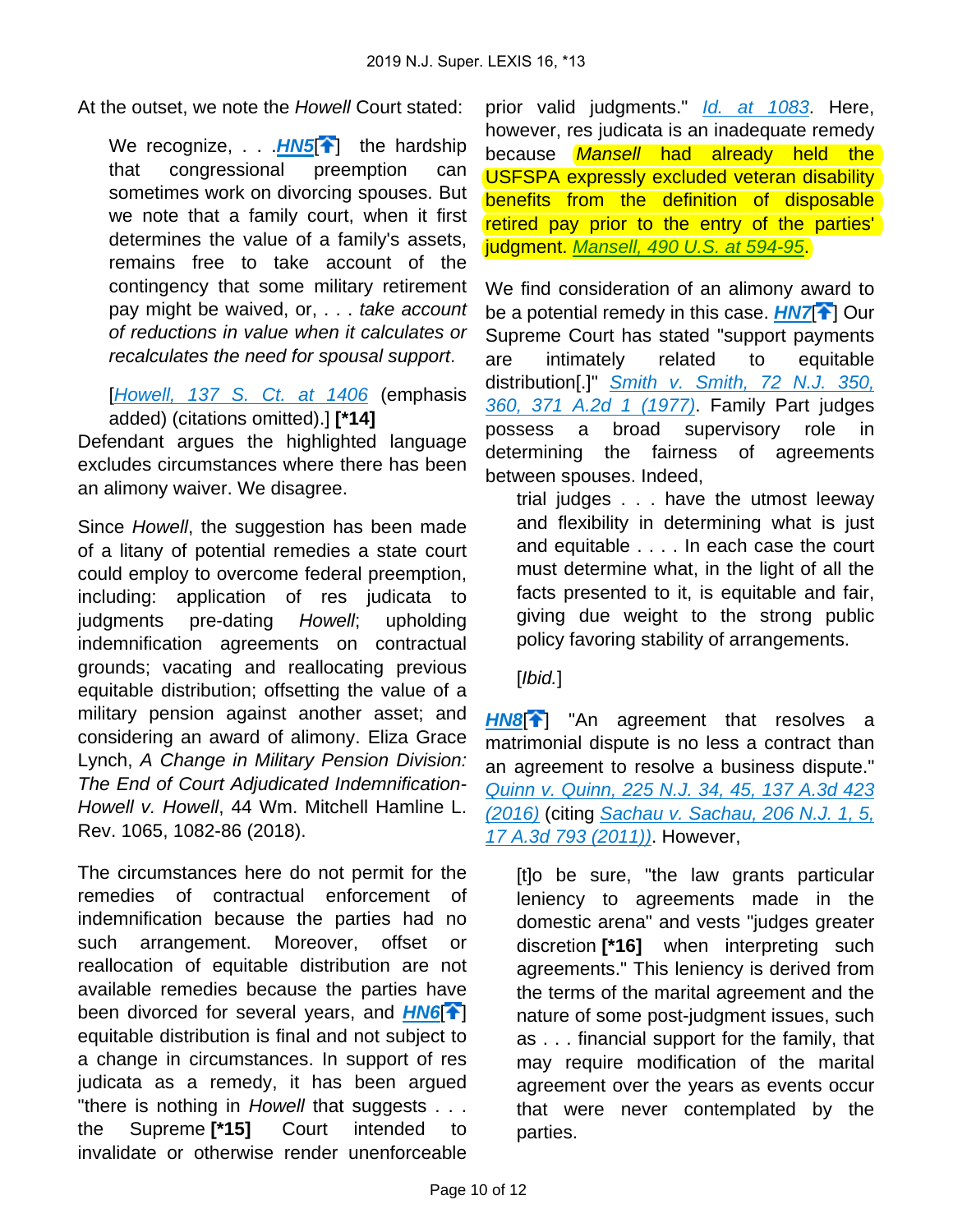### [ $Id.$  at 45-46 (citations omitted).]

Thus, contract principles and equity and fairness are not mutually exclusive. Moreover, apart from a judge's role to assure fairness, the parties owe a duty of fairness to one another. See [Tannen v. Tannen, 416 N.J.](https://advance.lexis.com/api/document?collection=cases&id=urn:contentItem:50XB-T7F1-652N-9001-00000-00&context=)  [Super. 248, 262, 3 A.3d 1229 \(App. Div. 2010\)](https://advance.lexis.com/api/document?collection=cases&id=urn:contentItem:50XB-T7F1-652N-9001-00000-00&context=) (holding spouses have "the obligation to deal fairly with each other"); see also Frank Louis, Spousal Duty: What Is It and How Can It Be Used?, 2017 Family Law Symposium Resource Manual 125, 131-36 (analyzing spousal duty, including the responsibility of fairness between spouses at the end of a marriage).

With these principles in mind, we address whether the alimony waiver agreed to by the parties before defendant's retirement and disability can withstand the inequity created by unforeseeable circumstances.

<span id="page-11-0"></span>**[HN9](https://advance.lexis.com/api/document?collection=cases&id=urn:contentItem:5VC0-3MX1-F900-G1HR-00000-00&context=&link=clscc9)<sup>[\[](#page-4-1)4]</sup>** "Waiver" is the intentional relinquishment of a known right. It is a voluntary act, "and implies an election by the party to dispense with something of **[\*17]** value, or to forego some advantage which he might at his option have demanded and insisted on." It is requisite to waiver of a legal right that there be "a clear, unequivocal, and decisive act of the party showing such a purpose or acts amounting to an estoppel on his part"; "A waiver, to be operative, must be supported by an agreement founded on a valuable consideration[.]"

[[W. Jersey Title & Guar. Co. v. Indus. Tr.](https://advance.lexis.com/api/document?collection=cases&id=urn:contentItem:3RRM-Y8M0-003C-N0R4-00000-00&context=)  [Co., 27 N.J. 144, 152-53, 141 A.2d 782](https://advance.lexis.com/api/document?collection=cases&id=urn:contentItem:3RRM-Y8M0-003C-N0R4-00000-00&context=)  [\(1958\)](https://advance.lexis.com/api/document?collection=cases&id=urn:contentItem:3RRM-Y8M0-003C-N0R4-00000-00&context=) (emphasis added) (citations omitted).]

<span id="page-11-1"></span>**[HN10](https://advance.lexis.com/api/document?collection=cases&id=urn:contentItem:5VC0-3MX1-F900-G1HR-00000-00&context=&link=clscc10)<sup>{</sup>**}</sub> Alimony is an "economic right" that arises out of the marital relationship and provides the dependent spouse with 'a level of support and standard of living

generally commensurate with the quality of economic life that existed during the marriage.'" . . . "The basic purpose of alimony is the continuation of the standard of living enjoyed by the parties prior to their separation." This permits the spouse "to share in the accumulated marital assets to which he or she contributed."

<span id="page-11-2"></span>[[Quinn, 225 N.J. at 48](https://advance.lexis.com/api/document?collection=cases&id=urn:contentItem:5JP1-NVS1-F04H-V1VR-00000-00&context=) (citations omitted).]

Furthermore, **[HN11](https://advance.lexis.com/api/document?collection=cases&id=urn:contentItem:5VC0-3MX1-F900-G1HR-00000-00&context=&link=clscc11)<sup>[4]</sup>** courts may award alimony "as the circumstances of the parties and the nature of the case shall render fit, reasonable and just[.]" [N.J.S.A. 2A:34-23](https://advance.lexis.com/api/document?collection=statutes-legislation&id=urn:contentItem:5F0Y-BKK1-6F13-048B-00000-00&context=). "Courts have the equitable power to establish alimony and support orders in connection with a pending matrimonial action, or after a **[\*18]**  judgment of divorce or maintenance, and to revise such orders as circumstances may require." [Crews v. Crews, 164 N.J. 11, 24, 751](https://advance.lexis.com/api/document?collection=cases&id=urn:contentItem:40CT-DPF0-0039-43VJ-00000-00&context=)  [A.2d 524 \(2000\)](https://advance.lexis.com/api/document?collection=cases&id=urn:contentItem:40CT-DPF0-0039-43VJ-00000-00&context=) (emphasis added) (citing [Lepis v. Lepis, 83 N.J. 139, 145, 416 A.2d 45](https://advance.lexis.com/api/document?collection=cases&id=urn:contentItem:3RRM-WXY0-003C-N1F6-00000-00&context=)  [\(1980\)\)](https://advance.lexis.com/api/document?collection=cases&id=urn:contentItem:3RRM-WXY0-003C-N1F6-00000-00&context=).

Here, we hold the alimony waiver was not a bar to a consideration of a post-judgment award of alimony to plaintiff. Although the waiver of alimony was mutual, we need not speculate what defendant's reasons for waiving it were because his waiver stands separate, and presumably had separate consideration, from plaintiff's waiver. However, the record readily demonstrates plaintiff gave valuable consideration for the waiver of alimony in exchange for the promise of the future ability to share in defendant's military pension. Moreover, as defendant notes in his reply brief, his earnings were approximately thirty-four percent greater than plaintiff's at the time of the divorce. Thus, there was valuable consideration given by plaintiff in exchange for the alimony waiver, and the unforeseeable loss of the bargained for pension benefit was a substantial and permanent change in circumstances, which invalidated the waiver.